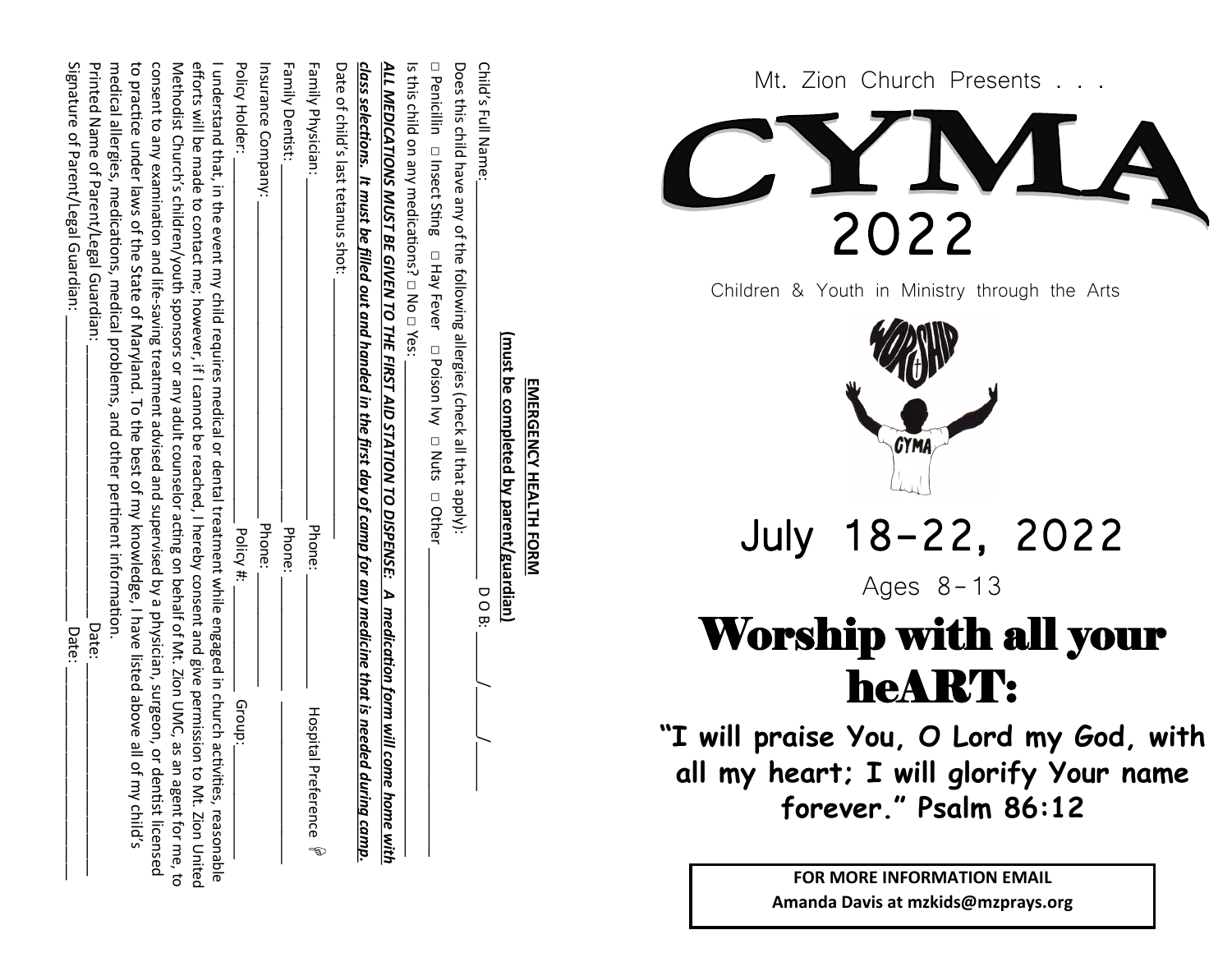## *Elective Options:*

#### **SESSION 1 SESSION 2 Mark 1st, 2nd, & 3rd choices for each session**

\_\_\_\_ Beads and Knots

Percussion Drama\*

\_\_\_\_Sign Language

Dance\* \_\_\_\_ Drawing \_\_\_\_ Music Video

Cell Phone Photography

\_\_\_\_ Painting on Canvas **(ages 10-13)**

\_\_\_\_ Poetry through Psalms **(ages 11-13)**

**\****Those electives with an (\*) asterisk are "performing arts," in which campers are required to attend the rehearsal on Saturday & both services on Sunday. IF YOUR CAMPER CANNOT ATTEND - PLEASE CHOOSE ANOTHER ELECTIVE.* 

| <b>Beginning Ukulele</b> |  |
|--------------------------|--|
|                          |  |

- Cooking 101
- \_\_\_\_ Crochet **(ages 10-13)**
- \_\_\_\_ Gospel Magic
- Puppetry\*
- \_\_\_\_ Rhythm Fun
- \_\_\_\_ Upcycle Crafting
- WOW Worship Dance\*
- \_\_\_\_ Woodworking **(ages 11-13)**
	- **SESSION 3**
- \_\_\_\_ 3D Art
- \_\_\_\_ Baking
- Cell Phone Photography
- Lyrical Dance\*
- \_\_\_\_ Mime\*
- Paper Crafting
- \_\_\_\_Praise Team\* **(ages 10-13)**

 $\Box$  Vocals

Instrument Years Played

- \_\_\_\_ Poetry through Parables **(ages 8-10)**
- \_\_\_\_ Quilling
- **Please initial one of the following:**
- My child **WILL ATTEND THE SATURDAY REHERSAL & SUNDAY SERVICES.**
- \_\_\_\_ My child WILL PARTICIPATE IN *NON-PERFORMANCE ELECTIVES ONLY* **.**

**Lunch: We are asking for all campers to pack their own lunch Monday-Thursday.** Lunches will be stored by small group. We will provide individual drinks and pre-packaged desserts for all campers each day. In addition, on Friday, lunch will be from Chick-fil-A.

### *REGISTRATION FORM*



**Registration is limited to the first 80 campers who submit their PAID registration form.**



#### **\*\*\*DUE BY JUNE 19th 2022\*\*\***

**(There will be no exceptions as the teachers need to plan and order materials) ONE CAMPER PER REGISTRATION FORM, PLEASE!** 

#### **CAMPER MUST BE BETWEEN AGES 8 AND 13**

|                                                                                                                                                | Name: Gender:                                                          |        |                        | M <sub>a</sub> | F |  |  |
|------------------------------------------------------------------------------------------------------------------------------------------------|------------------------------------------------------------------------|--------|------------------------|----------------|---|--|--|
|                                                                                                                                                | (first and last, as it will appear on the name tag)                    |        |                        |                |   |  |  |
|                                                                                                                                                | Age (as of 7/15/2022): Home Church: Network and Age (as of 7/15/2022): |        |                        |                |   |  |  |
|                                                                                                                                                |                                                                        |        |                        |                |   |  |  |
|                                                                                                                                                |                                                                        |        |                        |                |   |  |  |
|                                                                                                                                                |                                                                        |        |                        |                |   |  |  |
|                                                                                                                                                |                                                                        |        |                        |                |   |  |  |
|                                                                                                                                                |                                                                        |        |                        |                |   |  |  |
|                                                                                                                                                |                                                                        |        |                        |                |   |  |  |
|                                                                                                                                                |                                                                        |        |                        |                |   |  |  |
|                                                                                                                                                |                                                                        |        |                        |                |   |  |  |
|                                                                                                                                                | <b>COST:</b> \$90 for the first child                                  |        |                        |                |   |  |  |
|                                                                                                                                                | \$75 for each additional child residing in the same                    |        |                        |                |   |  |  |
|                                                                                                                                                | household                                                              |        |                        |                |   |  |  |
| (Includes all materials used, pre-packaged drink and snack for                                                                                 |                                                                        |        |                        |                |   |  |  |
| lunch, and a special individually packaged lunch on Friday)                                                                                    |                                                                        |        |                        |                |   |  |  |
|                                                                                                                                                | <b>ENCLOSE a check</b> payable to MT. ZION UMC with the registration.  |        |                        |                |   |  |  |
| <b>MAIL TO:</b>                                                                                                                                |                                                                        |        | <b>FOR OFFICE USE:</b> |                |   |  |  |
| Amanda Davis                                                                                                                                   |                                                                        |        |                        |                |   |  |  |
|                                                                                                                                                | 1643 E. Churchville Road                                               | CHECK# |                        | $\mathsf{S}$   |   |  |  |
|                                                                                                                                                | Bel Air, MD 21015                                                      |        | SINGLE MULTIPLE        |                |   |  |  |
| <i>*The church services will be live streamed and posted online</i>                                                                            |                                                                        |        |                        |                |   |  |  |
| Pictures and videos taken at camp may be posted on the internet at<br>www.mzprays.org or on Facebook on either Mt. Zion's or CYMA's fan pages. |                                                                        |        |                        |                |   |  |  |
| Please indicate your preference below:                                                                                                         |                                                                        |        |                        |                |   |  |  |
| $\Box$ IDO $\Box$ IDO NOT                                                                                                                      |                                                                        |        |                        |                |   |  |  |

GIVE PERMISSION TO POST MY CHILD'S PICTURES ON CHURCH RELATED WEBSITES AND SOCIAL MEDIA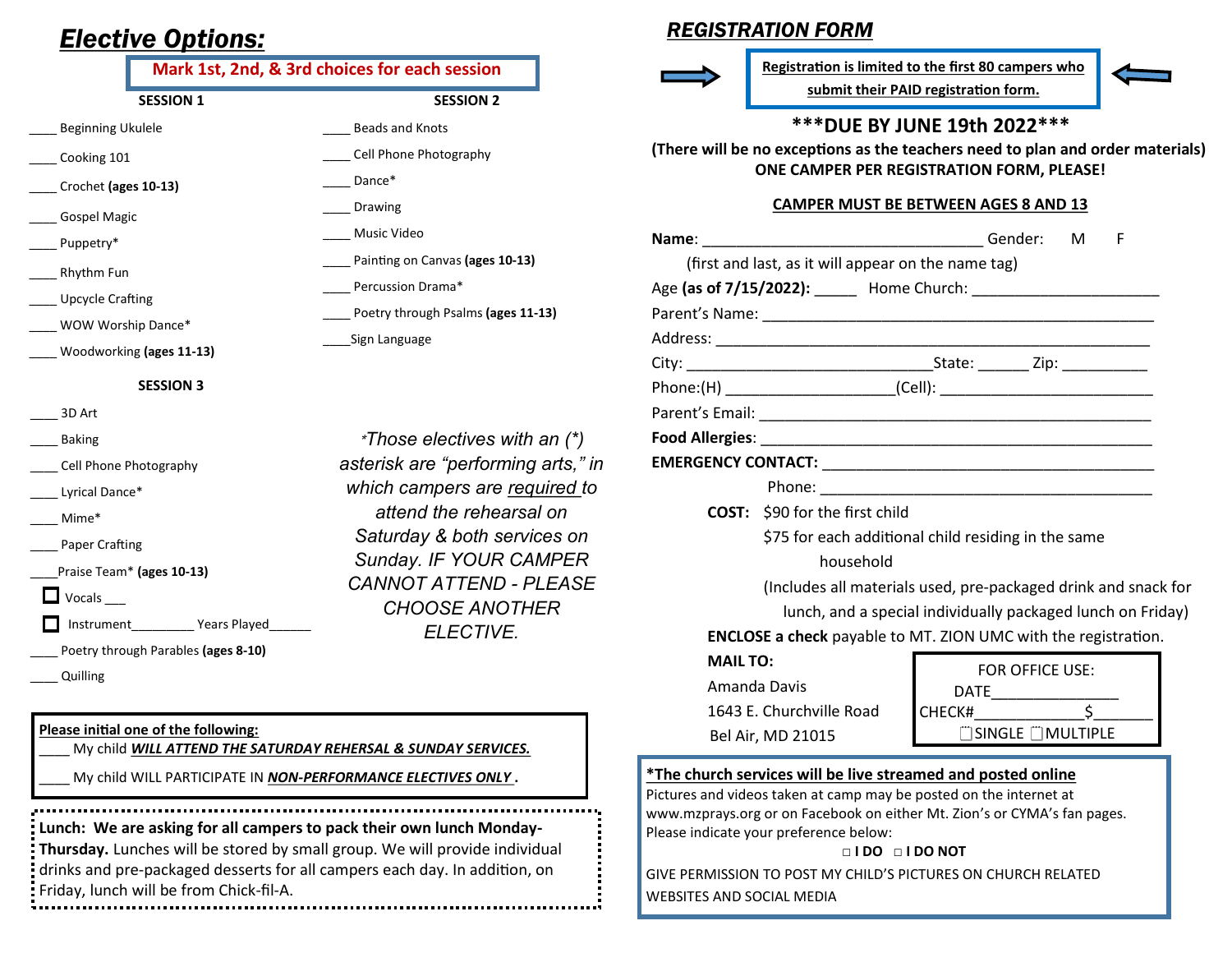# Important Info!

#### *MT. ZION CHURCH 410-836-7444*

### **The Purpose of CYMA Camp**

The purpose of CYMA Camp is to equip children and youth to use their gifts and talents to worship and serve the Lord. All electives will be focused on experiencing the joy of the Lord in creativity, learning how to share the Word by the example of our lives, and having fun while doing it!

#### **Daily Schedule**

- 8:45 Doors open (8:40 on Monday)
- 9:00 Gathering Worship
- 9:15 Session 1
- 10:20 Session 2
- 11:25 Lunch (Outside—depending on weather)
- 12:00 Small Group
- 12:50 Session 3
- 1:55 Large Group Worship
- 2:15 Pick Up Campers (in Sanctuary)

On Monday, please arrive at 8:40 am to check in your camper so we can begin ON TIME. On all other days, the doors will open at 8:45 am, and you must sign your camper IN and OUT of camp using the *Check-In System*. If you are not familiar with these procedures, you will be instructed about them at Monday's check-in.

#### **Saturday/Sunday**

The performing arts electives will minister at the open Dress Rehearsal on Saturday afternoon (July 23rd, 2 pm) and at both Sunday morning worship services (July 24th, 9:00 am and 11:00 am). Visual Arts projects will be on display at this time. Projects may be taken home at the close of the 11:00 am Worship Service or be picked up at the church office the following week.

**Saturday, July 23rd:** Parents, family members, and friends of campers are invited to join us for an afternoon of ministry through music and movement and to view displays of our visual arts. Campers should **arrive by 1:30 pm.**

**Sunday, July 24th:** Our CYMA groups will be responsible for the Sunday morning worship services (9:00 am and 11:00 am). Campers should arrive at the TENT by 8:15 am and will likely be ready to leave by 12:30 pm with their projects.



**ELECTIVES-Stage A** 

#### **Lyrical Dance**

Learn dance techniques and choreography with the purpose of ministering to others through movement. **DO NOT choose this elective if you are UNABLE to attend ALL weekend events.**

#### **WOW Worship Dance**

Glorify God through dance! Practice gentleness and grace in worship through lyrical dance techniques and choreography. **DO NOT choose this elective if you are UNABLE to attend ALL weekend events.**

#### **Gospel Magic 101**



Learn not only the secret behind some impressive stage and close up sleight-of -hand tricks, but more importantly, a gospel-based message for each routine.

#### **Mime**

Learn basic techniques,

characterization, and choreography in this physical art form as you discover how to share the message of God without saying a word. **DO NOT choose this elective if you are UNABLE** 

**to attend ALL weekend events.**

## **Puppetry**

Work with a variety of puppets and props to learn puppetry skills for presenting the Gospel through skit or song. **Must be able to READ FLUENTLY. DO NOT choose this elective if you are UNABLE to attend** 

**ALL weekend events.** 



#### **Sign Language**

Learn how to communicate with sign language! Campers will learn simple signs and will sign to some

worship songs from the week.